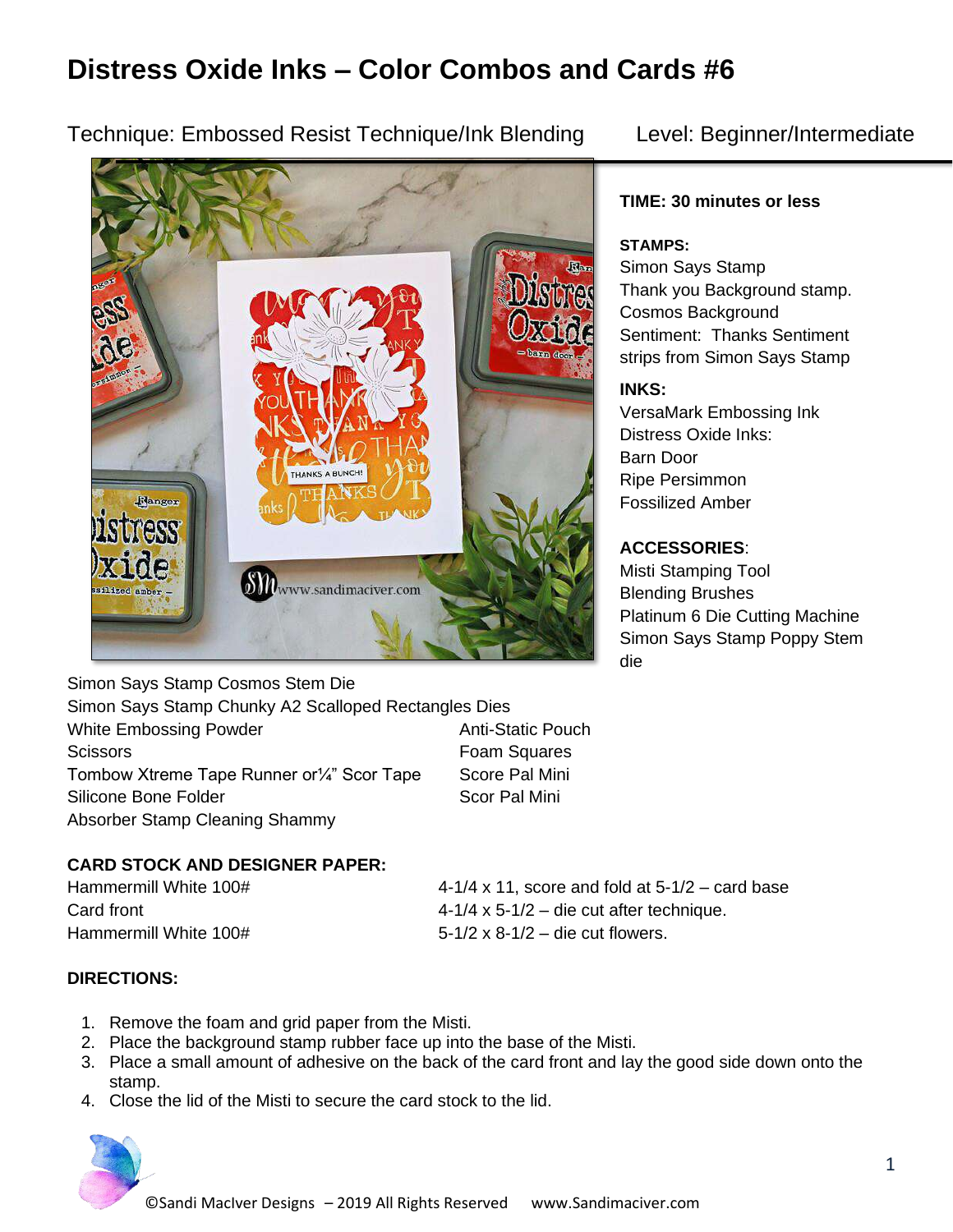- 5. Open the lid of the Misti and ink the stamp with VersaMark Ink.
- 6. Close the lid of the Misti and rub gently all over to transfer the ink to the cardstock.
- 7. Remove the cardstock from the Misti.
- 8. Cover with white embossing powder and shake off the excess before heat setting the images.
- 9. Use the blending brushes to add the Distress Oxide Inks to each of the pieces.
- 10. Wipe the entire surface with a dry paper towel to remove any ink sitting on top of the embossed images.
- 11. Die cut the piece with the scalloped rectangle die (second from largest)
- 12. Adhere the card front to a top folding A2 white card base.
- 13. Die cut the flowers from the remaining piece of card stock.
- 14. Use pieces of foam squares to attach the flowers to the card front.
- 15. Use foam squares to add one of the sentiment strips.
- 16. Clean the stamps with the shammy.

### **Happy Stamping**









**Simon Says Stamp SENTIMENT STRIPS...**

[ **[SSS](https://ldli.co/e/53611x)** ]

[ **[SSS](https://ldli.co/e/45nxx0)** ]

**Simon Says Cling Rubber Stamp COSMOS...**



**Simon Says Stamp CHUNKY A2 SCALLOPED...**

[ **[SSS](https://ldli.co/e/327llx)** ]



**Simon Says Cling Stamp THANK YOU...**



**Simon Says Stamp POPPY STEM Wafer Die...**

[ **[SSS](https://ldli.co/e/mopkkr)** ]



**Simon Says Stamp COSMOS STEM Wafer...**

[ **[SSS](https://ldli.co/e/ed6000)** ]

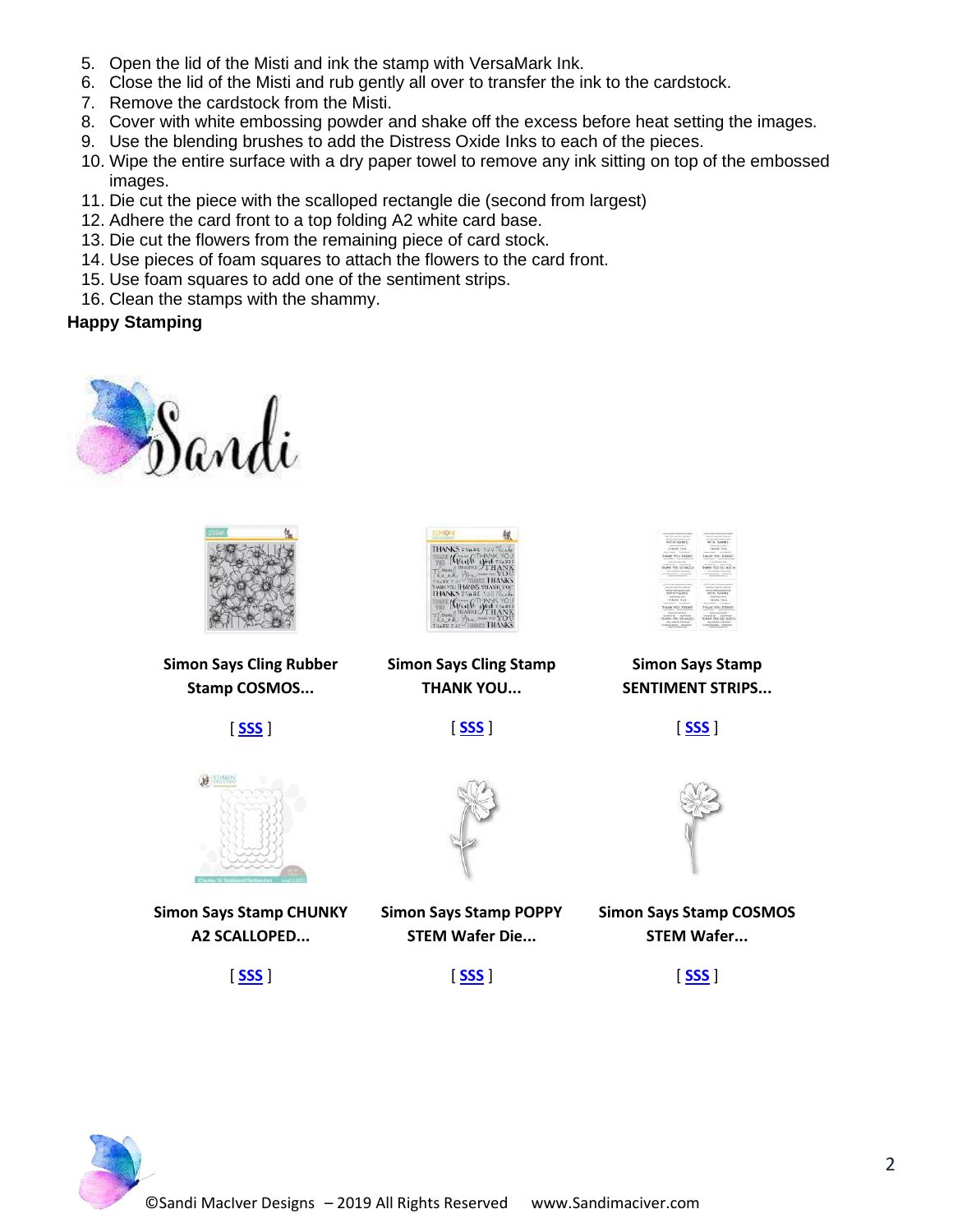





**Tim Holtz Distress Oxide Ink Pad BARN... Tim Holtz Distress Oxide Ink Pad RIPE...**

[ **[SSS](https://ldli.co/e/q3pggx)** ]

[ **[SSS](https://ldli.co/e/jn5dd4)** ]





**Picket Fence Studios LIFE CHANGING...**

[ **[SSS](https://ldli.co/e/rmo00l)** ]

**Life Changing Blender Brushes: 4-Pack...**

[ **[PFS](https://ldli.co/e/p5r664)** ]



**Simon Says Stamp EMBOSSING POWDER...**





**Sistema KLIP IT 3 Containers Clear...**

[ **[SSS](https://ldli.co/e/d1nggm)** ]



**Popular Wagner Precision Heat Tool HT400**

[ **[SSS](https://ldli.co/e/x1pzz4)** ]

**Tim Holtz Tonic GUILLOTINE COMFORT...**

[ **[SSS](https://ldli.co/e/zzpkg1)** ]



**Pad...**

[ **[SSS](https://ldli.co/e/ydp99p)** ]



**Tsukineko Versamark EMBOSS INK PAD...**





**Ranger ANTI STATIC POUCH ink62332**

[ **[SSS](https://ldli.co/e/109yy1)** ]



**Tim Holtz Tonic Craft MINI SNIPS...**

[ **[SSS](https://ldli.co/e/9j2kxd)** ]